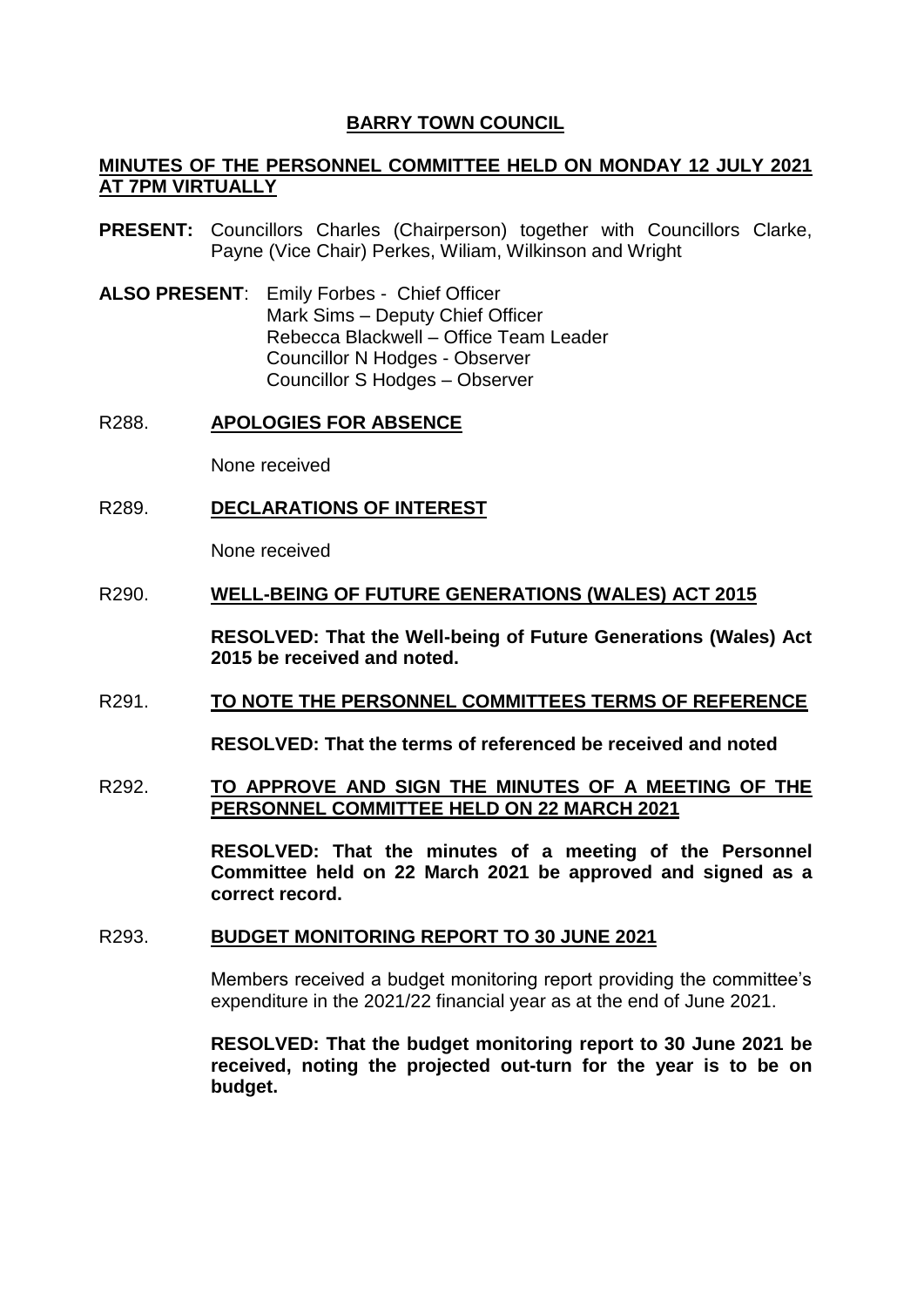# R294. **TO REVIEW A DRAFT HYBRID MEETINGS PROTOCOL**

Members were provided with a draft hybrid meetings protocol which set out the arrangements for hybrid meetings with a view to review hybrid meetings in September 2021.

**RECOMMENDED: To a meeting of Full Council being held on 19 July 2021, that the draft Hybrid Meetings Protocol be approved and adopted.** 

## R295 **TO RECEIVE AND REVIEW A DRAFT STAFF WELLBEING SURVEY**

Members were provided with a draft Staff Wellbeing Survey for members to review, make comment and agree prior to it being issued to staff.

The Chief Officer advised members that the purpose of the survey is to see how the staff are feeling post Covid and this will be repeated on a quarterly basis.

**RESOLVED: That the draft Staff Wellbeing Survey be agreed and issued to all staff.** 

## R296. **DATE OF NEXT MEETING**

**RESOLVED: The date of the next meeting of the Personnel Committee is scheduled to be held on Monday 13 September 2021 at 7pm**

#### R297. **EXCLUSION OF PRESS AND PUBLIC**

**RESOLVED: That in accordance with Section 1(2) of the Public Bodies (Admission to Meetings) Act 1960, in view of the confidential nature of the business about to be transacted, it is advisable in the public interest that the press and public be excluded from the remainder of the meeting.** 

#### R298. **TOIL**

Members were provided with the current levels of TOIL for officers with a breakdown of accrual and TOIL taken since last reported.

**RESOLVED: That the information within the report be received and noted and that the appropriate Line Managers continue to monitor the TOIL levels of the post holders including their workload and time pressures, ensuring that TOIL is taken as soon as practicable.** 

## R299. **TO RECEIVE AND CONSIDER A STAFF WELLBEING SUGGESTION**

Members were provided with a suggestion provided by members of staff to provide a well-being area within the loft at Town Hall.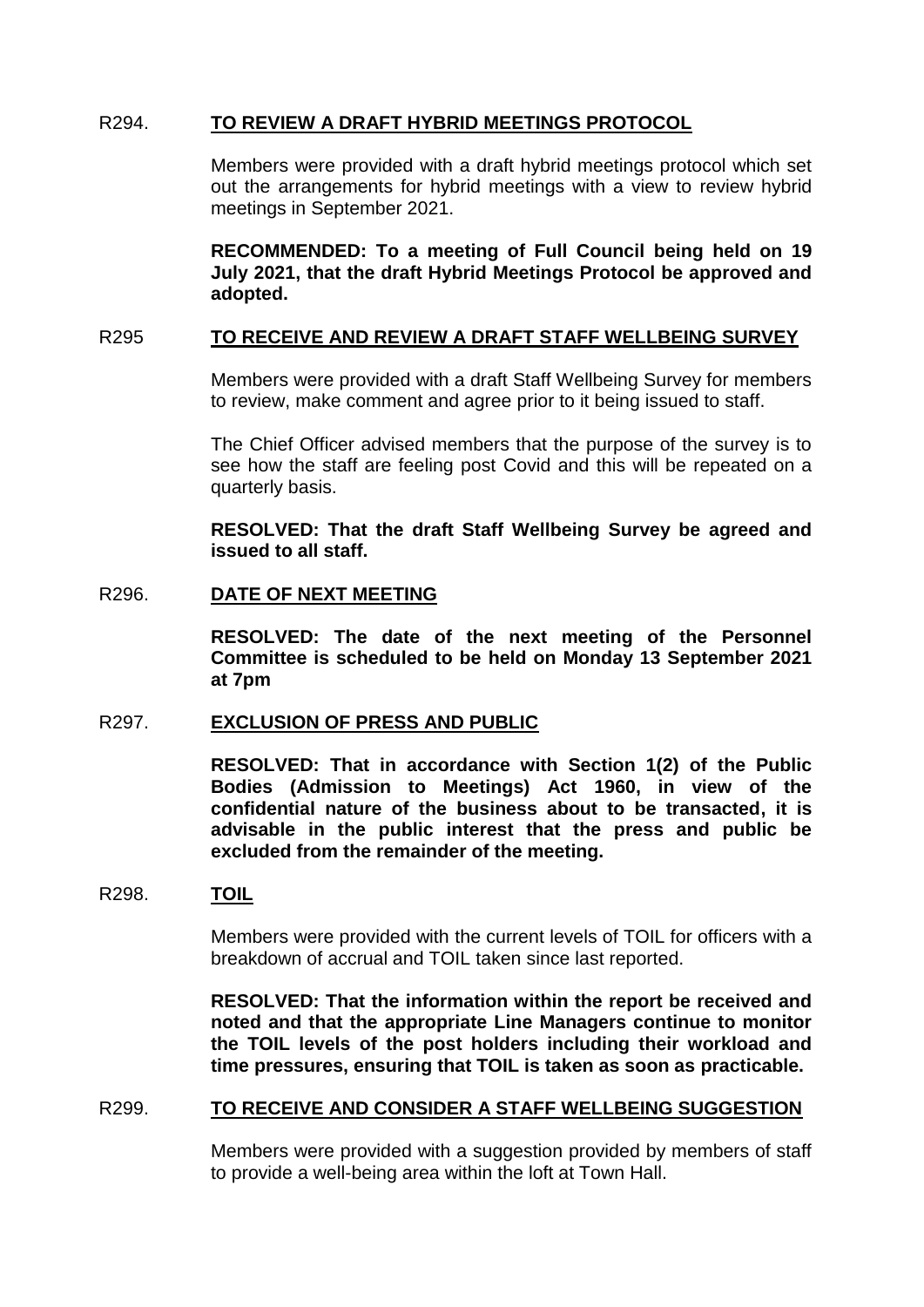Members agreed with the suggestion proposing a budget of £100 for the purchase of such items to improve wellbeing in work.

**RESOLVED: That Personnel Committee members agree to a budget of £100 for the purpose of providing a well-being area for staff within the loft at Town Hall.** 

## R300. **TO NOTE AN UPDATE ON ADMINISTRATION TEAM RECRUITMENT**

The Chief Officer provided members with an update in relation to the recruitment of the Administrator and an update in relation to the Trainee Administrator. The new Administrator would be commencing post within the next month. The Trainee Administrator had completed her training 12 months ahead of schedule, due to being able to focus on it whilst working from home due to the Coronavirus Pandemic. This meant that within the next few months, both Administrators would be on equal grades, with the same duties and would be inducted into the generalist Administration roles together, sharing the workload of the team equally. The Chief Officer reported this was a positive move forward as the Administration team would be back to its proper capacity, with two full time generalist administration posts.

**RESOLVED: That the update on the Administration team recruitment be received and noted.** 

# R301. **TO CONSIDER INCREASING THE COUNCILS FINANCIAL ADMINISTRATIVE CAPACITY**

Members were provided with a report outlining the requirement for a part-time Financial Administrator on a 6-month trial basis. Members clarified the pro rata salary costs which the Chief Officer responded to. Members were happy to approve the request.

**RECOMMENDED to a meeting of Full Council on 19 July 2021:** 

- **1. That members approve the request for a new Part-time Finance Administrator post, initially for a temporary period of 6 months, at a cost of £5,000 which will come from the M&S/Salaries Budget already agreed by Council**
- **2. That a further review takes place to evaluate the impact of the role and to outline any future requirements.**

# R302. **TO RECEIVE CORRESPONDENCE FROM GMB UNION**

Members were provided with correspondence received from GMB Union.

**RESOLVED: That members receive and note the correspondence received from GMB Union.**